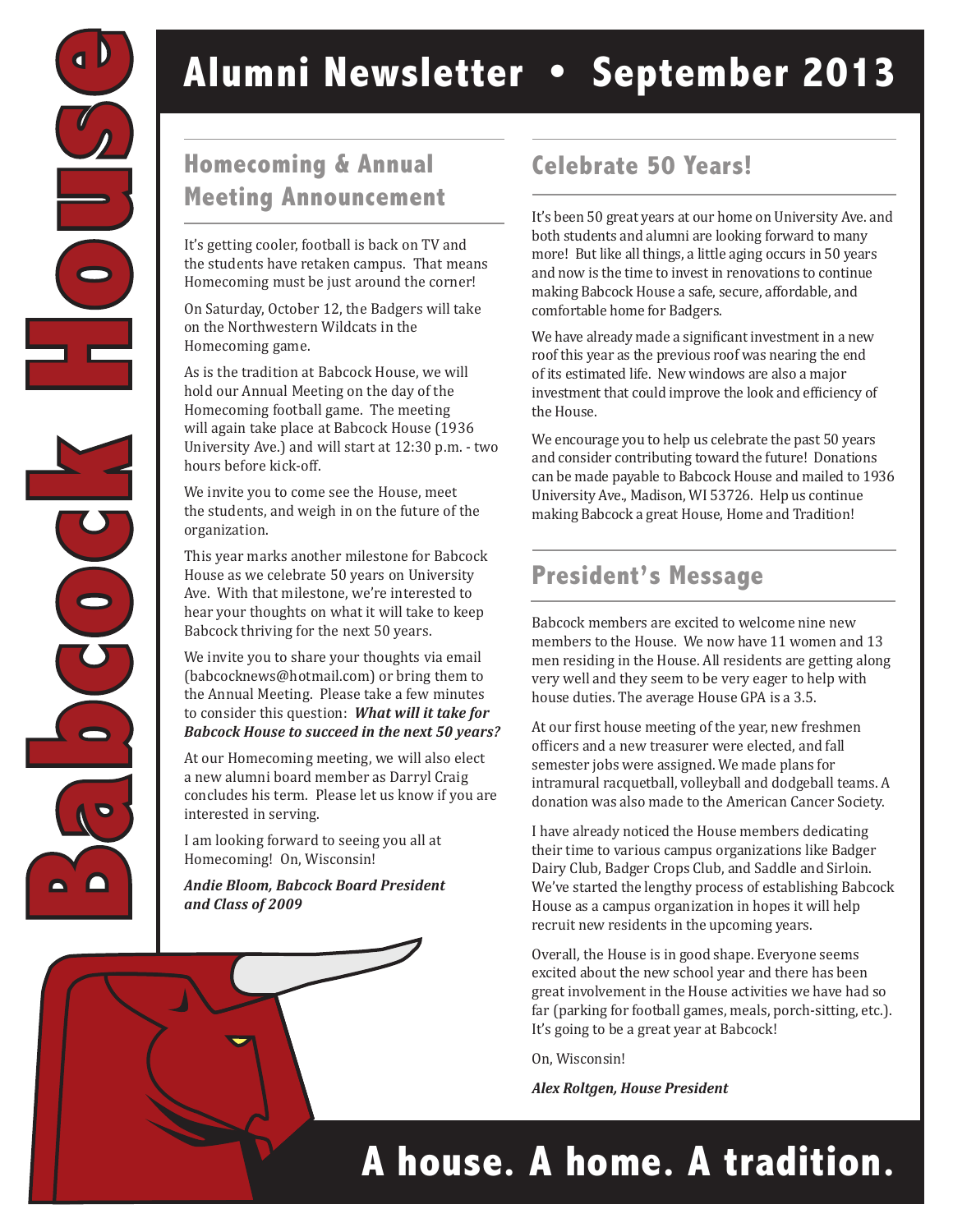

#### **Meet the New Babcockers**

*The following students will call 1936 University Ave. home for the upcoming academic year. Learn a little bit about them now and meet them in person at Homecoming on October 12.*

*Nolan Barrette* is a freshman planning to major in chemical or nuclear engineering. He would like to become a nuclear engineer and work to dispose waste products in an eco-friendly way. Barrette grew up in Mineral Point and was introduced to Babcock by former board member Mike Marr. He said he was interested in the house because of its affordability.

*Elizabeth Binversie* is a junior majoring in dairy science and is considering graduate school or veterinary school after earning her bachelor's degree. She is a Kiel native and decided to live at Babcock House like two of her older brothers. Elizabeth said she was interested in meeting new people and having fun with fellow House members.

*Emma Klein* is a junior majoring in animal science. After her summer internship, she may change her plans for veterinary school to something in the food industry or nutritional sciences. From Wausau, Emma learned about Babcock House from former member Lauryn Vanderwerff and joined the organization to meet new friends who will also be involved in the global agriculture economy in the future.

*Josh McAfee* is a senior majoring in biological systems engineering. He would like to be involved in product design for a large agricultural firm. McAfee grew up in Omro and learned about Babcock through neighbors and friends. He was drawn to the affordability and shared interests with other residents.

*Morgan McCue* is a sophomore majoring in animal science. She is considering attending graduate school for animal nutrition after earning her bachelor's degree. Morgan is from Edgerton and learned about Babcock through fellow Saddle and Sirloin members. She said she wanted to build a bigger network of resources and connections in agriculture.

*Eli Mueller* is a freshman majoring in math and physics. He plans to work toward a Ph.D. in mathematics, eventually becoming a professor and engaging in research. Mueller is from Cambellsport and his brother, Josh, lived at the House. He was interested in the affordable rent and prepared meals.

*Max Shenkenberg* is a freshman majoring in zoology. He plans to become a veterinarian and would like to practice in his home area of Burlington, specializing in large or exotic animals. He learned about Babcock through current house member, William Ehlen and said it sounded like a great place to live and learn.

*Travis Senn* is a sophomore majoring in communication arts. He would like to become either a sports broadcaster or work in the film industry. A Cambellsport native, Senn knew some current House members and his dad and uncle are also Babcock alumni. He said he's heard stories that made Babcock seem like it would be much more fun than the dorms.

*Troy Valle* is a freshman majoring in biology. He would like to attend medical school and become a doctor. Valle learned about Babcock House through freshmen recruitment efforts. He said he wanted to make friends with people interested in the same career path that can help him stay focused on his goals.

#### **Start Looking Forward Now**

Believe it or not, students are already considering housing options for the upcoming school year. If you know of an incoming or current UW student who would thrive at Babcock House and celebrate its traditions, please let us know.

Babcock House is one of the most affordable housing options on campus. Members are active in student organizations, boast high GPAs, and are well-connected to many UW faculty and leaders.

Alumni can help recruit students to continue Babcock's reputation by promoting the house to incoming UW-Madison students looking for a supportive social and academic place to call home during their college careers.

Remember to remind recruits that our low-cost rent (at less than half the price of dorms) includes eight meals per week prepared by our cook, other groceries, laundry, cable, Internet, and fully furnished rooms. Don't forget to mention the lifelong friends and connections they will be sure to make during their time at Babcock House.

Students interested in Babcock House can visit www.babcockhouse.org to learn more. They may also contact Lisa Schram, Babcock House PR director, for more information or to schedule a tour.

*Lisa Schram, House PR Director lschram@wisc.edu 920.290.1456*

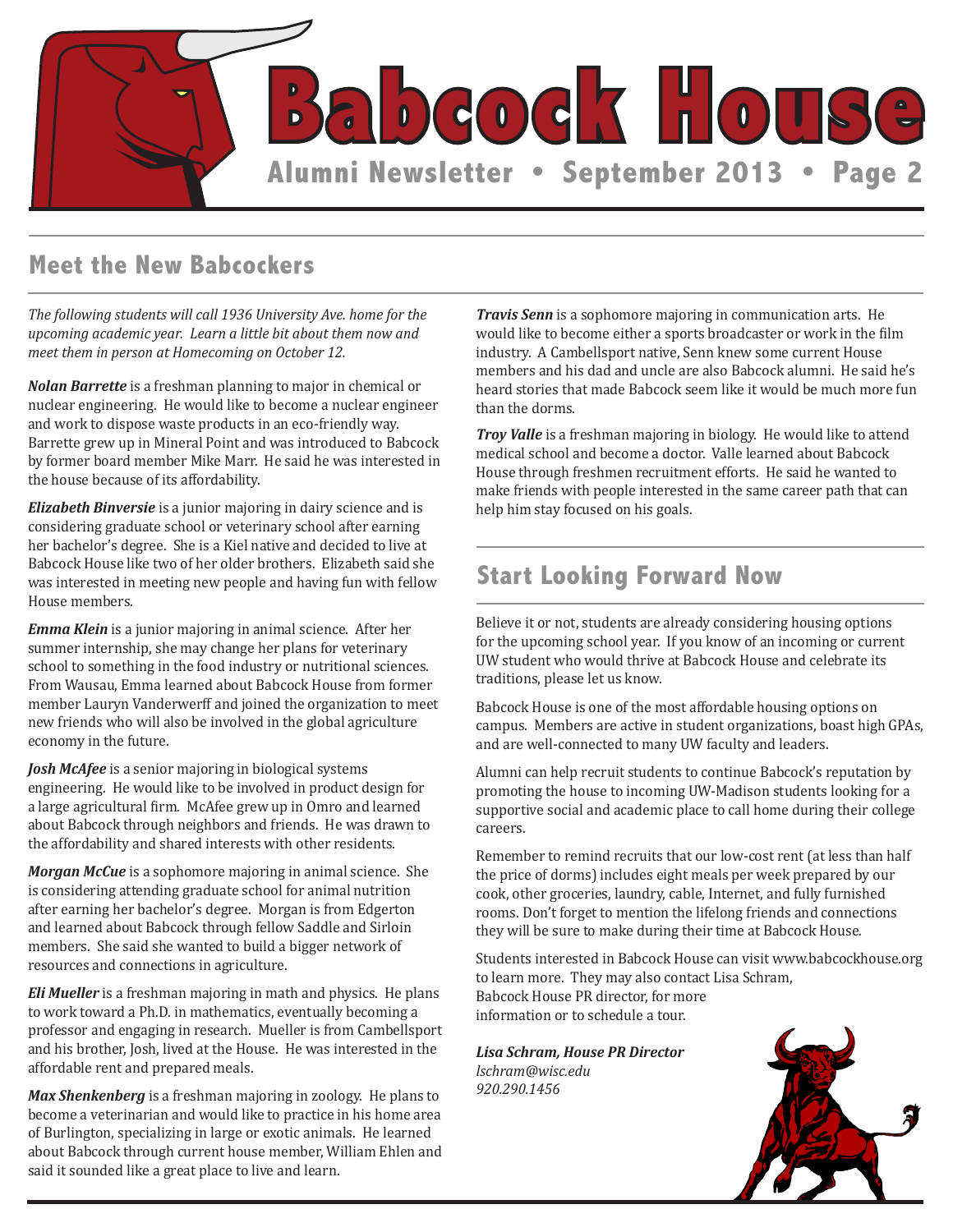

#### **House Members Go to Work Through Summer Internship Experiences**

*Internships play an increasingly important role in students' career preparations as they look to life after college. Below are descriptions of current members' summer internship programs. If you or your company are looking for quality internship candidates, keep Babcock House members in mind. You can email application information to House President Alex Roltgen (aroltgen@wisc.edu).*

*Abby Ball* (sophomore, animal science) worked at the Kettle Moraine Equine Hospital and Regional Equine Dental Center with Dr. Jon Gieche, DVM FAVD EQ in Whitewater. She assisted with equine and llama farm calls and in-house surgeries. Ball performed basic labwork, prepared fecal samples and wrapped surgery packs. She also cared for in-house patients and maintained inventory and cleanliness of the truck and clinic.

*Elizabeth Binversie* (junior, dairy science) interned with Lakeside Foods in Manitowoc. She was a green bean field scout and field sampler. She scouted for weeds, insects, and diseases and calculated plant population per acre by taking stand counts of the beans in various spots in the fields. Her findings were reported and used to make decisions to replant the field. Toward the end of her internship, Binversie took samples of the beans to test for maturity. The results were used to determine when the fields should be harvested or passed if they became too mature.

*Nicole Gross* (junior, animal science) worked on two internship projects this summer. At Elshof Pig Farms in Holland, Gross assisted with and learned about general farrow-to-finish management practices in the Netherlands. At the UW-Madison Swine Research and Teaching

Center, she tested swine manure basins for functional abilities, dealing specifically with phosphorus settlement.

*Kimberly Kester* (senior, dairy science and poultry science) interned at MacFarlane Pheasants, Inc. in Janesville. She learned about all areas of the farm through many tasks, including moving started birds from barns to outdoor pens, driving adult birds out of pens, and catching for shipment. She was also responsible for pen maintenance and repair, caring for pheasant chicks, and assisting with incubation and hatching. She did post-mortem examinations of young pheasants, candled eggs to check for infertile eggs and early-dead embryos, and sexed pheasant chicks.

*Emma Klein* (junior, animal science) interned at Countryside Animal Hospital in Merrill. She worked one-on-one with Dr. Jeff Mills and Trisha Kelb, veterinary technician, as she checked-in clients, assessed problems, ran labwork, assisted with surgeries, and monitored postsurgery patients. She was responsible for dental cleanings and prepping patients for labwork or surgery.

*Morgan McCue* (sophomore, animal science) interned on campus with the Department of Animal Sciences. In Dr. Mark Cook's lab, she worked with chickens that were injected with a vaccine that allowed them to maintain the phosphate they consumed versus excreting it. She also worked in Dr. Jess Reed's lab, researching pigs and cardiovascular disease. She drew blood samples, measured pigs' cholesterol, and also assisted with surgery and animal care.

*Alex Roltgen* (senior, mechanical engineering) interned with John Deere in Cary, North Carolina. He worked in product engineering of turf and utility vehicles, such as Gators or commercial mowing equipment. He designed components and assemblies for vehicle attachments.

*Lisa Schram* (junior, agricultural business management) interned with AgStar Financial Services in Northfield, Minnesota. She worked closely with insurance specialists on crop insurance calls, building relationships with clients and participating in hail adjustments at client sites. Her main responsibilities included mapping services for clients, gathering information for acreage reports, and delivering insurance schedules to clients.

*Gustavo Vargas* (senior, biomedical engineering) interned as an electrical engineering intern in the Supplier Engineering Department at Boston Scientific-Cardiac Rhythm Management in Minneapolis. This department is responsible for qualifying all suppliers of electrical components to assure reliability on medical-grade devices produced by Boston Scientific. Vargas was responsible for aiding professional engineers in their daily duties as well as accomplishing several special projects. He worked in conjunction with design, manufacturing, and other departments to take a multidisciplinary approach to create innovative and effective solutions.